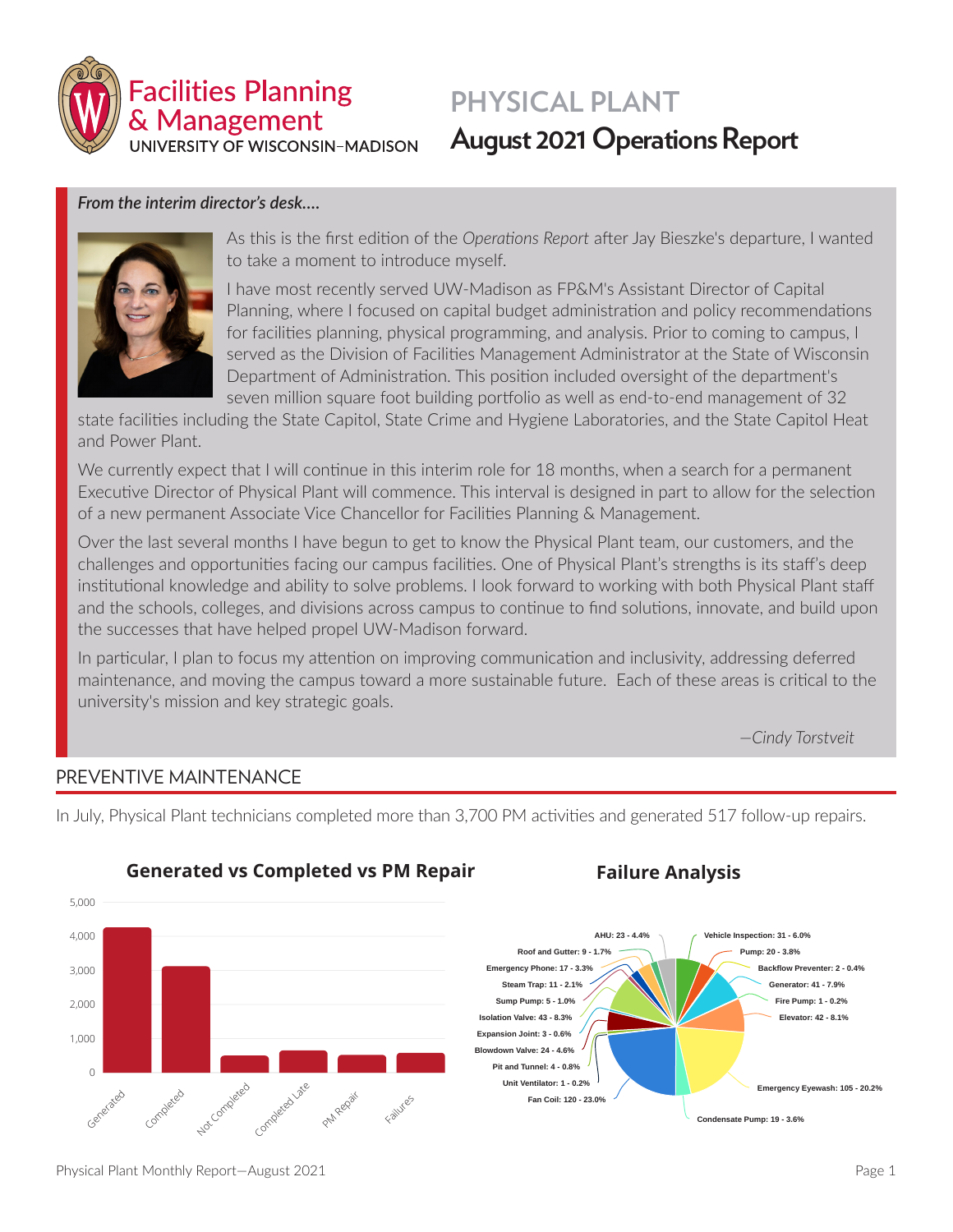

There were 172 facilities emergency calls in August 2021 and no major facilities issues.

### PROJECTS SUBSTANTIALLY COMPLETED—AUGUST 2021

Eleven projects (worth \$794K) reached substantial completion during the past month.

| <b>Project Number</b>                  | <b>Building</b>                           | <b>Description</b>        | Value  |
|----------------------------------------|-------------------------------------------|---------------------------|--------|
| PRJ-21-002661                          | Nancy Nicholas Hall                       | AV Updates                | \$11K  |
| PRJ-21-002446                          | Mosse Humanities Building                 | Renovate Room             | \$36K  |
| PRJ-20-001395                          | State Laboratory of Hygiene               | Lab Upgrades              | \$126K |
| PRJ-21-002364                          | Birge Hall                                | Lab Remodel               | \$116K |
| PRJ-21-002406                          | Moore Hall                                | Renovate Rooms            | \$142K |
| PRJ-21-002461                          | Mechanical Engineering                    | Lab Remodel               | \$104K |
| PRJ-21-002304                          | Wisconsin Institutes for Medical Research | Fume Hood Addition        | \$97K  |
| PRJ-21-002474                          | Wisconsin Institutes for Medical Research | Lab Relocation            | \$71K  |
| 00761902                               | Hiram Smith Hall                          | Room Renovation           | \$37K  |
| PRJ-21-002460                          | Atmospheric and Oceanic Sciences          | Multiple Room Renovations | \$21K  |
| PRJ-21-002520                          | Elvehjem Museum of Art                    | Room Renovation           | \$33K  |
| Total Value of Work (Final Amount TBD) |                                           |                           | \$794K |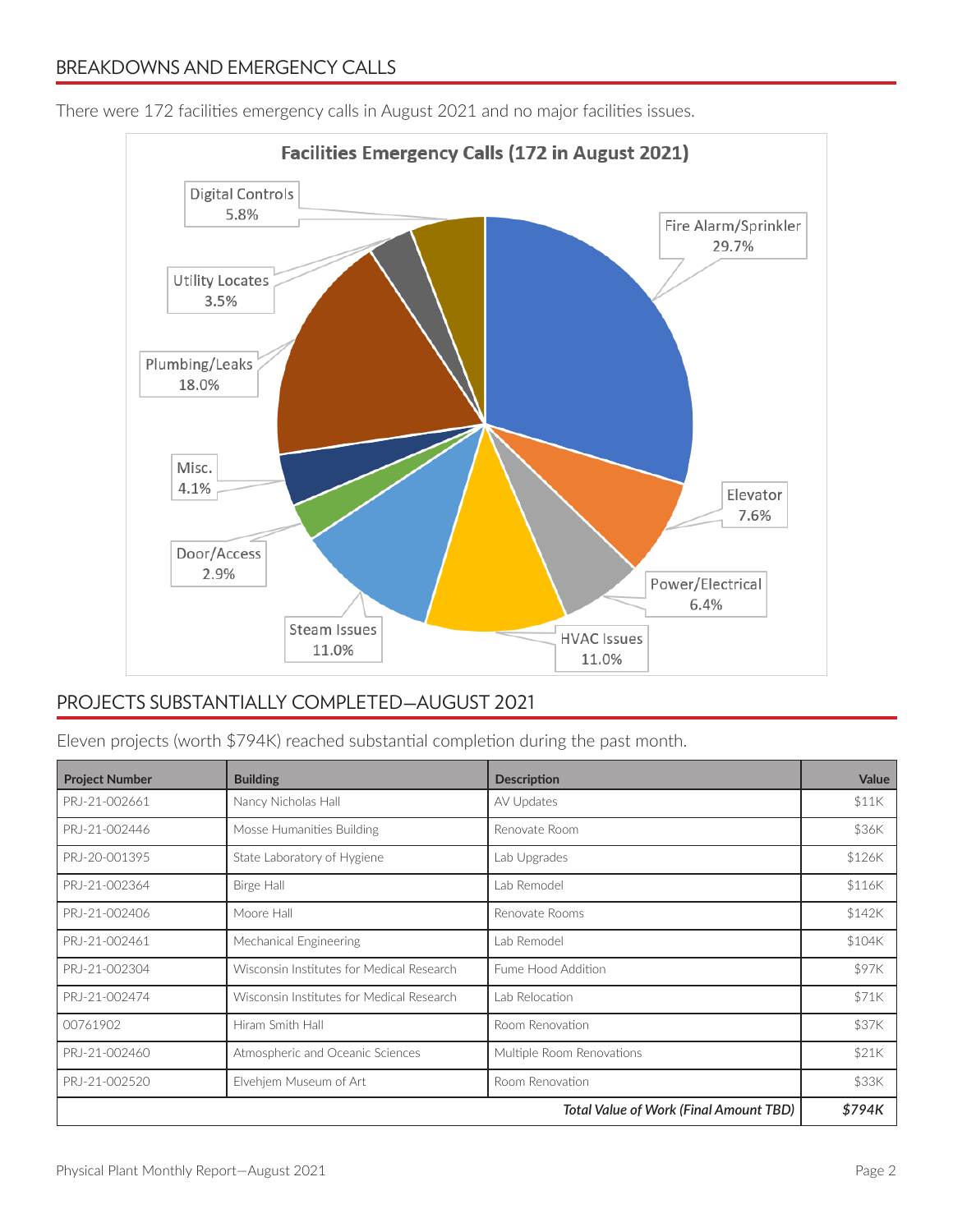## SUMMER 2021 PROJECT STATUS

### *Summer 2021 Construction Projects Making Steady Progress*

Many Summer 2021 in-house construction efforts are complete and others are nearing completion.

This year projects were selected based on a collective effort that included representatives from SMPH, L&S, CALS, VCRGE, CoE, and DoIT.

For more about this selection process, see page 6.



Awaiting Commitment 0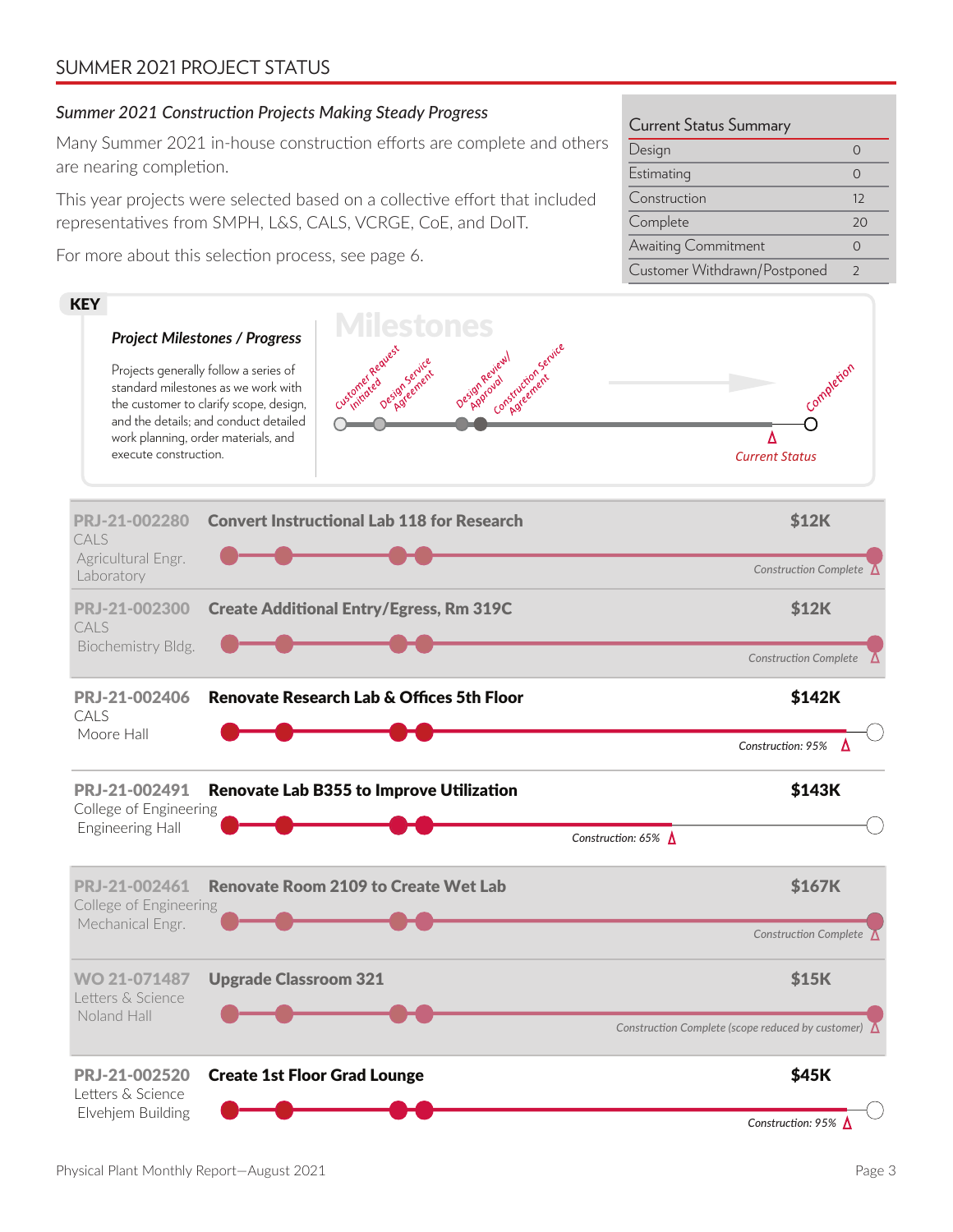# SUMMER 2021 RENOVATION PROJECTS, CONTINUED

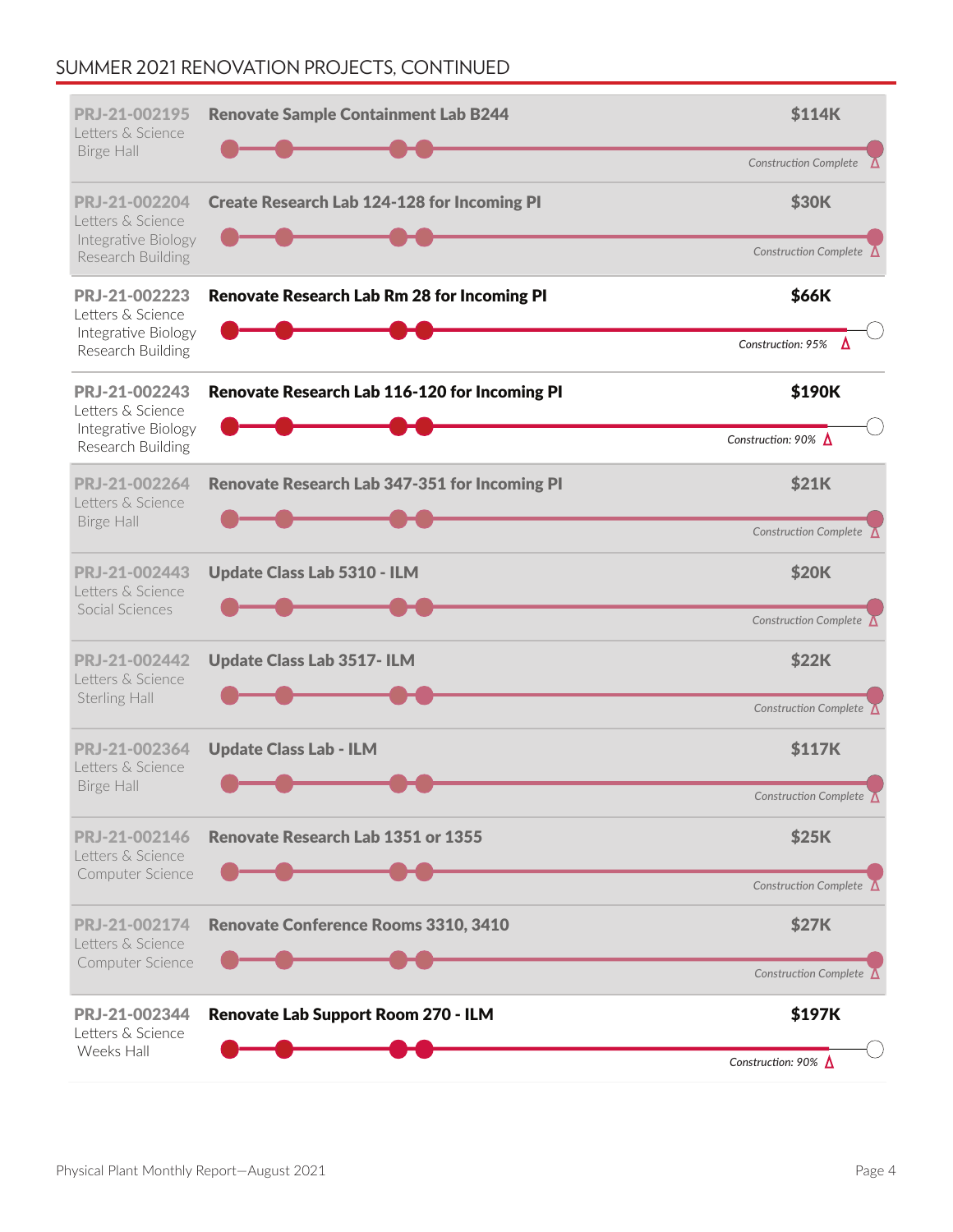# SUMMER 2021 RENOVATION PROJECTS, CONTINUED